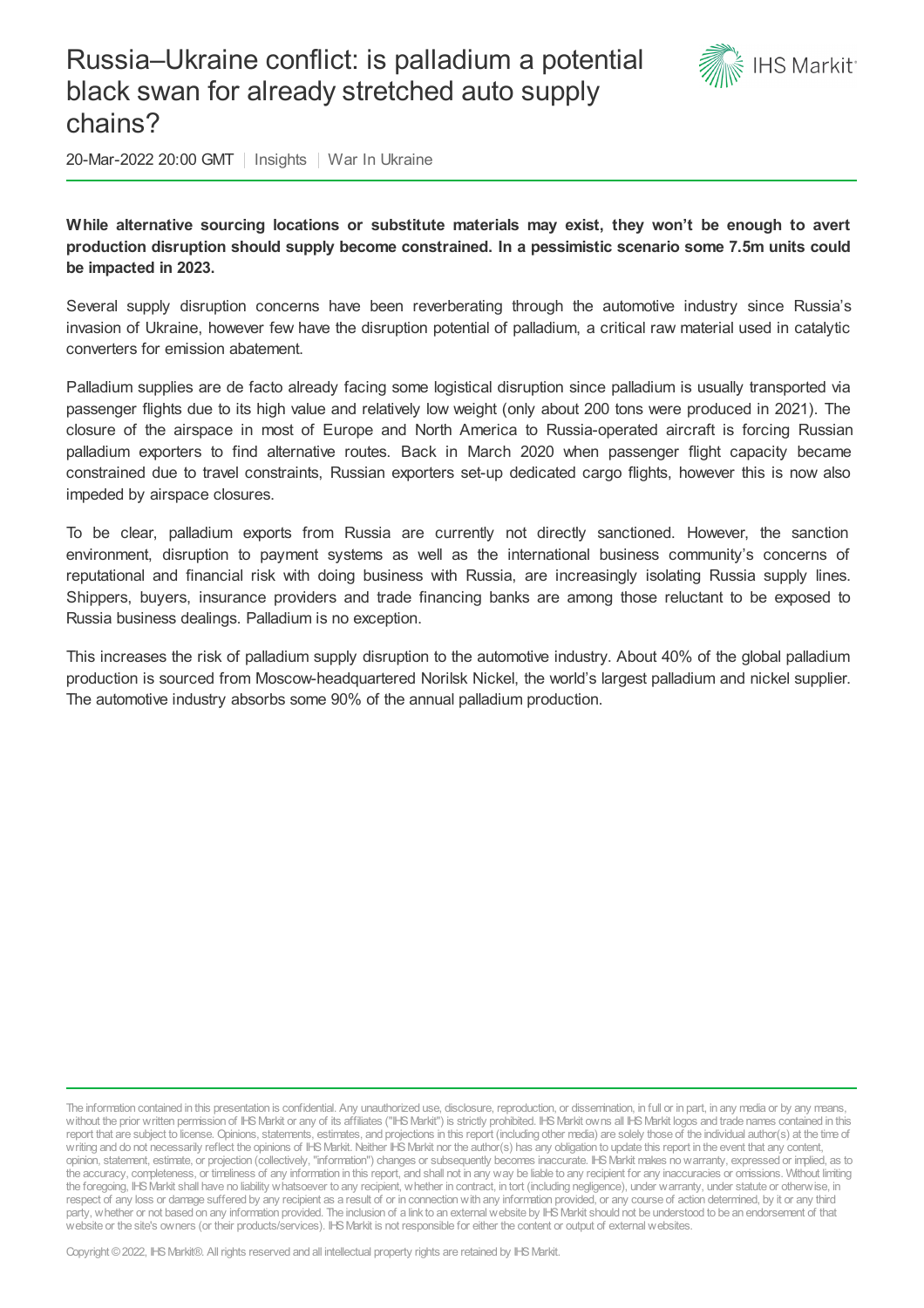

Palladium is not the only concern for critical raw materials and inputs impacted by Russia's invasion of Ukraine. Semiconductor-grade neon, which is used in lasers for microchip production and of which Ukraine accounts for half of the world's supply, has been red-flagged even though it has not yet further hampered already severely disrupted semiconductor supply lines. Aluminium production, for which Russia contributes some 6% of global production, is also under scrutiny. The tightness of supply due to US sanctions against Russia's Rusal in 2018 coupled with new potential disruptions resulted in prices doubling vs. pre-pandemic levels. Nickel is also in focus due to its usage in stainless steel production used in exhaust systems as well as battery cathode manufacturing, as we pointed out in an earlier article. Concerns for several of these raw materials may gravitate more around pricing spikes rather than material disruption to automotive business continuity like palladium.

#### **Palladium-Platinum choice affected by pricing and technological trade-offs**

In order to understand palladium's market exposure, it's important to highlight the symbiotic relationship it has with other metals in the platinum group metals (PGM) category. Palladium and platinum were initially used as catalysts to convert carbon monoxide, nitrous oxides and any unburned hydrocarbons into carbon dioxide and water. A thin layer of these metals coats a honeycomb-like structure made of metal or ceramics integrated within the catalytic converter. As regulators turned their attention to NOx (nitrogen oxides) levels, rhodium was also added to the catalyst mix in order to "reduce" (remove oxygen) from NOx.

The proportions and quantities of platinum, palladium and rhodium in a catalytic converter vary based on many factors including the fuel type, the stringency of local emission standards, vehicle size, OEMs' aftertreatment strategy (size, number of stages of the aftertreatment system and their physical positioning relative to the engine) and the spot prices of the materials.

Between three to seven grams of PGM are used in a standard catalytic converter. Platinum has better thermal properties in oxygen-excessive conditions like those found in Diesel aftertreatment systems and is therefore the

The information contained in this presentation is confidential. Any unauthorized use, disclosure, reproduction, or dissemination, in full or in part, in any media or by any means, without the prior written permission of IHS Markit or any of its affiliates ("IHS Markit") is strictly prohibited. IHS Markit owns all IHS Markit logos and trade names contained in this report that are subject to license. Opinions, statements, estimates, and projections in this report (including other media) are solely those of the individual author(s) at the time of writing and do not necessarily reflect the opinions of IHS Markit. Neither IHS Markit nor the author(s) has any obligation to update this report in the event that any content, opinion, statement, estimate, or projection (collectively, "information") changes or subsequently becomes inaccurate. IHSMarkit makes nowarranty, expressed or implied, as to the accuracy, completeness, or timeliness of any information in this report, and shall not in any way be liable to any recipient for any inaccuracies or omissions. Without limiting the foregoing, IHSMarkit shall have no liability whatsoever to any recipient, whether in contract, in tort (including negligence), under warranty, under statute or otherwise, in respect of any loss or damage suffered by any recipient as a result of or in connectionwith any information provided, or any course of action determined, by it or any third party, whether or not based on any information provided. The inclusion of a link to an external website by IHS Markit should not be understood to be an endorsement of that website or the site's owners (or their products/services). IHS Markit is not responsible for either the content or output of external websites.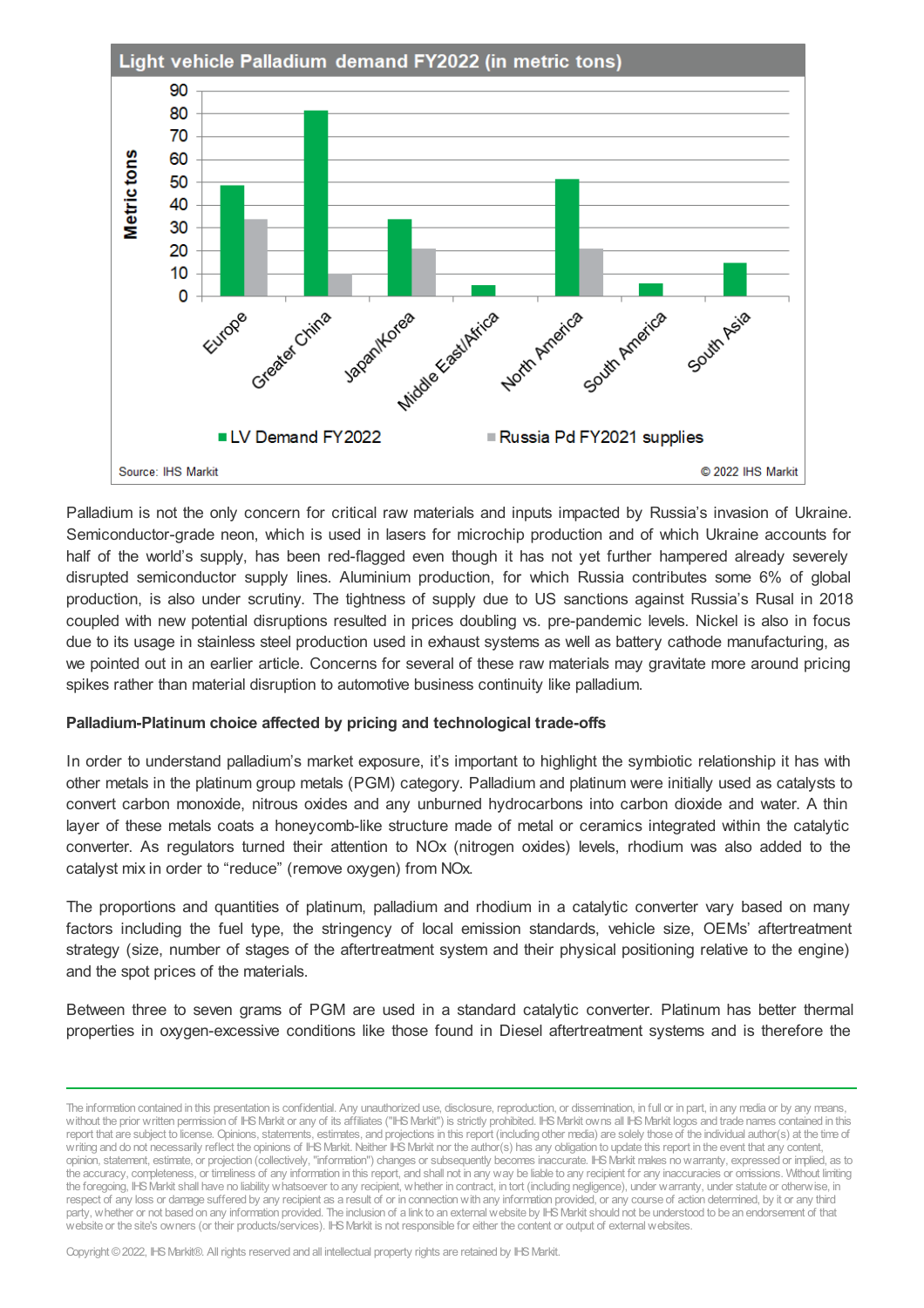material of choice in Diesel engines. Exhaust temperatures average about 200°C in a Diesel engine, while a gasoline engine exhaust temperatures achieve 500°C. The lower the temperature the more PGM content will be required to trigger and execute catalysis.

Both platinum and palladium can be effective in gasoline engine catalytic converters, so the choice is normally made based on material cost or OEM specific strategies. A three-way catalytic converter (which deals with carbon monoxide, nitrogen oxides and hydrocarbons) used in a vehicle with a gasoline engine uses about 1.8 grams of platinum, 1.6-1.7 grams of palladium and 0.2 grams of rhodium. Hybrid vehicles contain more precious metals than non-hybrids since the engine is engaged for less time, meaning that aftertreatment systems need to be effective at lower temperatures.



While total palladium production is only slightly higher than platinum's (200 tons vs 180 tons respectively in 2021), the demand of palladium for catalytic converters is about three times higher than that of platinum. Pricing pressure has built up for palladium due to continued market deficits, while platinum production runs surpluses. Rhodium is a byproduct of platinum production and its production level is dictated by the profitability that miners achieve in platinum production. For each unit mined, about 60% of the content is platinum, 30% is palladium and about 9% rhodium.

Up until October 2017, there were efforts to reduce platinum content as its price remained higher than palladium's, however the opposite is now true. As of March 17th 2022 platinum traded at around \$34.5 while palladium traded at \$88.47, while back in September 2017 both palladium and platinum were trading around \$30 per gram. For reference rhodium's price was \$634 per gram but it did spike to \$925 per gram back in April 2021 amid supply concerns. The spike in PGM prices resulted in a spike of thefts of catalytic converters in several countries, particularly targeting older hybrid vehicles, with second-gen Toyota Prius built between 2004-09 attracting lots of attention from specialized criminal gangs since 2020.

The information contained in this presentation is confidential. Any unauthorized use, disclosure, reproduction, or dissemination, in full or in part, in any media or by any means, without the prior written permission of IHS Markit or any of its affiliates ("IHS Markit") is strictly prohibited. IHS Markit owns all IHS Markit logos and trade names contained in this report that are subject to license. Opinions, statements, estimates, and projections in this report (including other media) are solely those of the individual author(s) at the time of writing and do not necessarily reflect the opinions of IHS Markit. Neither IHS Markit nor the author(s) has any obligation to update this report in the event that any content, opinion, statement, estimate, or projection (collectively, "information") changes or subsequently becomes inaccurate. IHSMarkit makes nowarranty, expressed or implied, as to the accuracy, completeness, or timeliness of any information in this report, and shall not in any way be liable to any recipient for any inaccuracies or omissions. Without limiting the foregoing, IHSMarkit shall have no liability whatsoever to any recipient, whether in contract, in tort (including negligence), under warranty, under statute or otherwise, in respect of any loss or damage suffered by any recipient as a result of or in connectionwith any information provided, or any course of action determined, by it or any third party, whether or not based on any information provided. The inclusion of a link to an external website by IHS Markit should not be understood to be an endorsement of that website or the site's owners (or their products/services). IHS Markit is not responsible for either the content or output of external websites.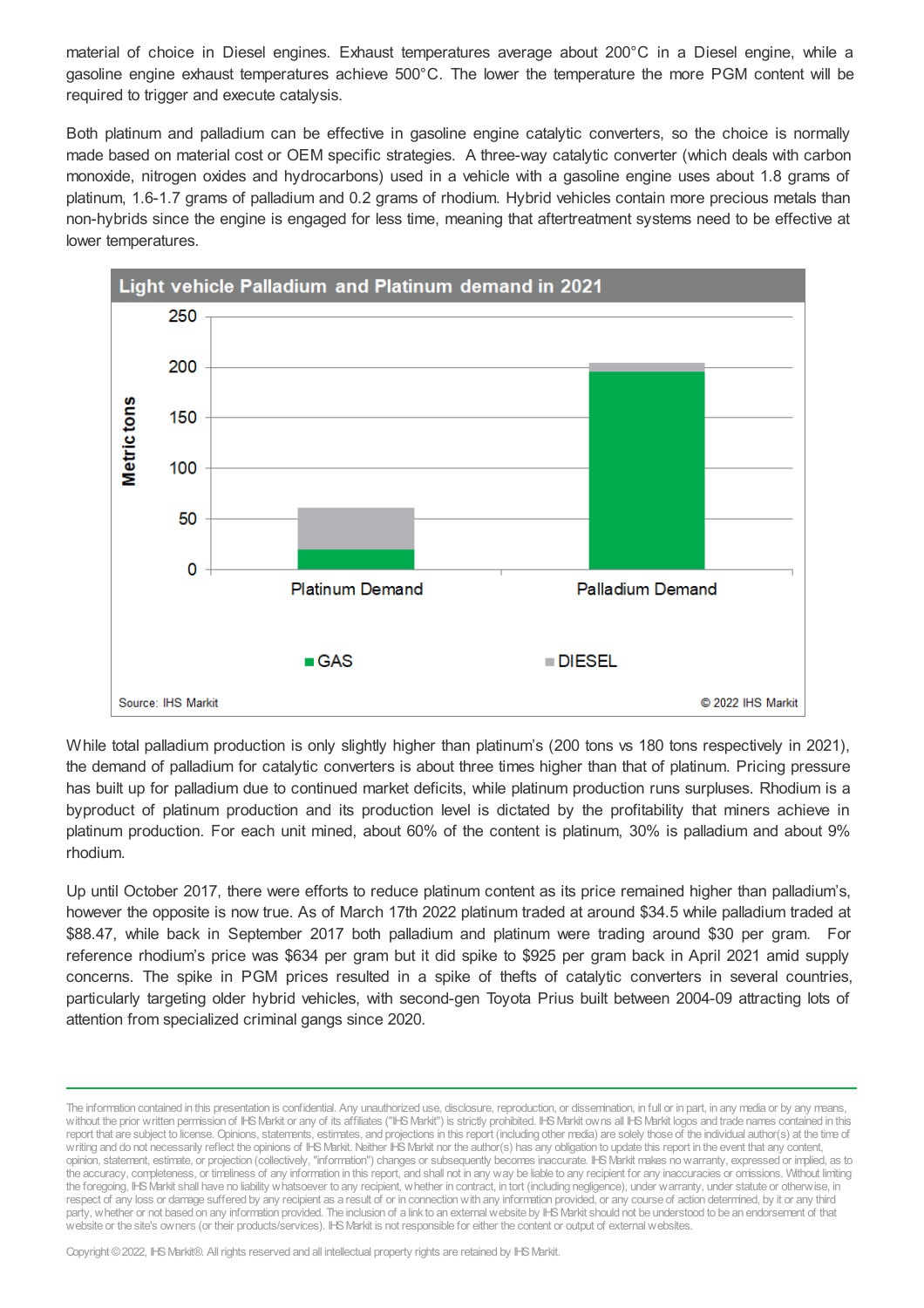### **Alternative sources – all eyes on South Africa, but swapping will take time**

Assuming disruption to palladium supplies materializes due to targeted sanctions from Western countries on palladium or by "self-sanctioning" from stakeholders in the palladium supply chain or Russia's decision to halt exports, palladium customers cut out of Russia supplies will be scrambling to secure supplies in other locations or try to reduce demand.

South-Africa will be the first place to consider. It has been a bright spot for the platinum-group metals (PGMs) (palladium, platinum, iridium, osmium, rhodium, and ruthenium) with revenues from these materials surpassing those of coal. What's more estimates point to the country having some 90% of the world's known reserves for these metals. South Africa accounted for some 72% of global platinum global production, 40% of palladium and 80% of rhodium. South Africa mines supplied some 80 metric tons of palladium in 2021 vs. Russia's 74 tons in 2021, respectively 40% and 37% of world's total. Flooding at two of Norilsk's facilities in Russia hampered production in 2021, resulting in Russia no longer being the top manufacturer. Palladium production has increased in South Africa by 6.5 tons between 2020 and 2021, but that growth rate will not be enough to cover eventual further losses to Russia's supplies. Securing alternatives beyond South Africa is equally difficult since Canada, US and Zimbabwe only produced 44 metric tons in 2021 and their outputs stagnated in 2020 and 2021.

Another source of palladium is recycling, which yields about a third of the global demand needs. About 90% of palladium can be recovered from used catalytic converters, by either melting the ceramic portion of the catalyst into a slag from which the PGM metal fraction is collected in a metal bath or through aqueous leaching agents. The recycling segment has benefitted from high raw material prices, as already noticed with increased catalytic converter thefts. There are limits to the number of converters that can be processed through this secondary network and refining capacity constraints are also emerging. With consumers holding onto their vehicles for longer for lack of new vehicle inventory, a dramatic expansion of palladium recycling to compensate for Russia supplies does not seem realistic.

### **Material swapping could provide some hedging but is not a full solution**

OEMs and catalyst substrate suppliers tend to evolve their solutions to optimize PGM content based on prices as well as emission standards. The pricing situation that emerged since 2017 did result in more thrifting of palladium and PGM materials. For example, Toyota with its substantial exposure to PGM content due to its hybrid volumes, introduced a new flow adjustable design cell substrate in 2017. This substrate, jointly developed with Denso, allow a reduction by 20% of its PGM content and was first deployed in the Lexus LC 500h. BASF introduced a Tri-Meta Catalyst for petrol engines in 2020 to offer a solution to increasing palladium prices by reducing palladium content in favour of cheaper platinum. This was jointly developed with PGM producers Impala Platinum and Sibanye Stillwater.

Many other OEMs have been pursuing more close coupled catalytic converters (meaning placing the close-coupled metal can as close as possible to the engine) to reduce the time lag between engine switch on and the time at which the catalytic converter achieves full efficiency (so called "light off" time). The close-coupled substate drives some 70% of the PGM content because most of the emission abatement has to preferably happen in the upstream catalytic converter rather in the underfloor one.

The potential disruption to palladium supplies originating from war in Ukraine may suggest that swapping palladium for more platinum could be a viable route. OEMs have some flexibility to swap as much as 50% of the palladium content in Diesel applications with more platinum, however it is hard to completely remove palladium from the catalyst mix in light vehicle applications as it could result in substantial catalyst efficiency losses for current

The information contained in this presentation is confidential. Any unauthorized use, disclosure, reproduction, or dissemination, in full or in part, in any media or by any means, without the prior written permission of IHS Markit or any of its affiliates ("IHS Markit") is strictly prohibited. IHS Markit owns all IHS Markit logos and trade names contained in this report that are subject to license. Opinions, statements, estimates, and projections in this report (including other media) are solely those of the individual author(s) at the time of writing and do not necessarily reflect the opinions of IHS Markit. Neither IHS Markit nor the author(s) has any obligation to update this report in the event that any content, opinion, statement, estimate, or projection (collectively, "information") changes or subsequently becomes inaccurate. IHSMarkit makes nowarranty, expressed or implied, as to the accuracy, completeness, or timeliness of any information in this report, and shall not in any way be liable to any recipient for any inaccuracies or omissions. Without limiting the foregoing, IHSMarkit shall have no liability whatsoever to any recipient, whether in contract, in tort (including negligence), under warranty, under statute or otherwise, in respect of any loss or damage suffered by any recipient as a result of or in connectionwith any information provided, or any course of action determined, by it or any third party, whether or not based on any information provided. The inclusion of a link to an external website by IHS Markit should not be understood to be an endorsement of that website or the site's owners (or their products/services). IHS Markit is not responsible for either the content or output of external websites.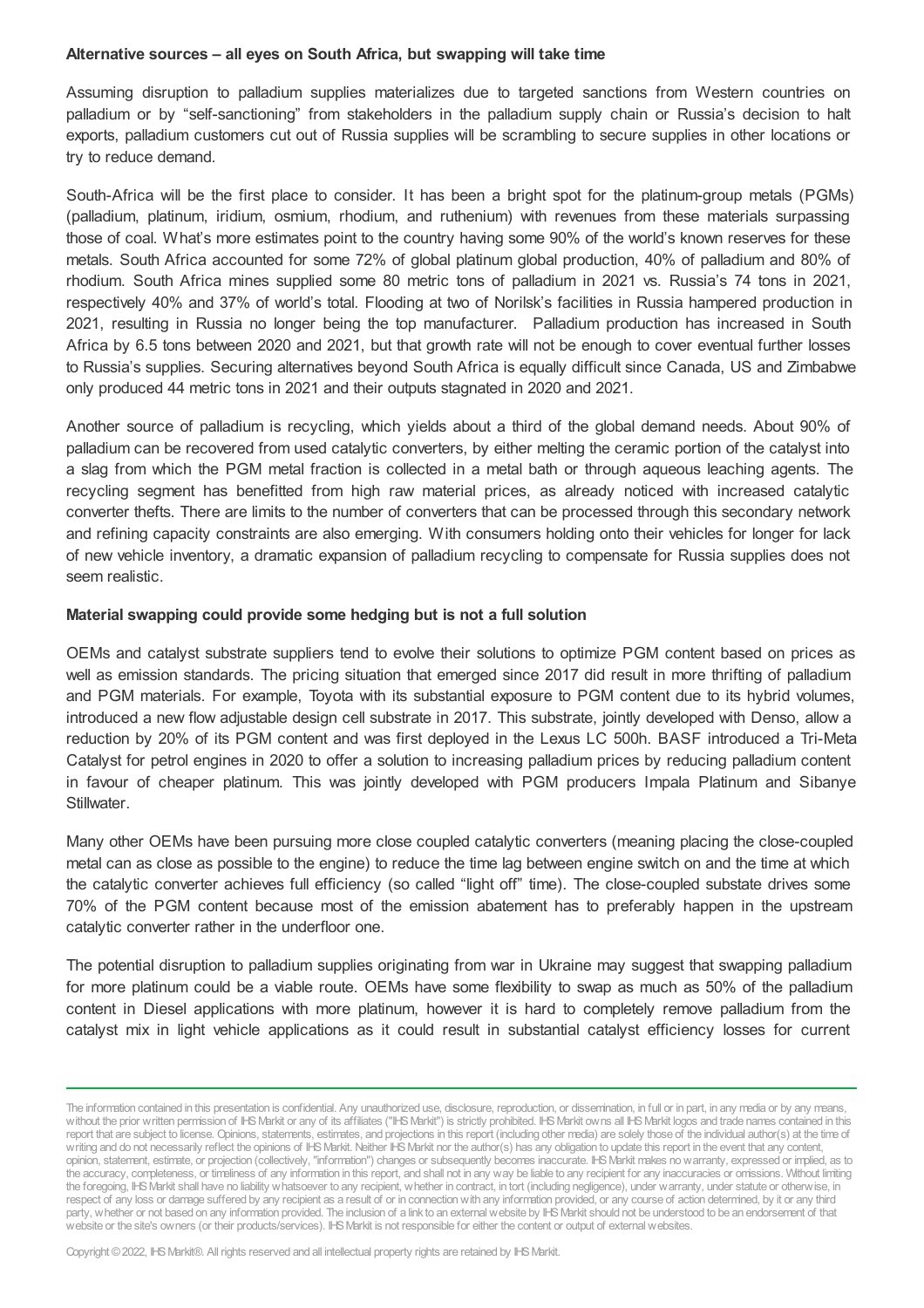emission standards. In gasoline applications there is scope to reduce palladium usage, although this would require significant development work and would it difficult to outperform existing palladium-rhodium mixes. This is due to palladium outperforming platinum in most conditions, albeit by a small margin, which suggests that achieving similar emissions performance will require a greater platinum loading, even more so with increasingly closed-coupled setups.

Another avenue could be adjusting rhodium content. Everything else equal, increasing rhodium content brings more emissions performance benefits compared to increasing platinum or palladium, particularly in light of recent RDE (real driving emissions) and tightening of conformity factors. Rhodium usage is however also under scrutiny since this metal's production is also in deficit and is considered a rather illiquid commodity with volatile pricing.

## **Re-certification requirements would hamper the shift in materials**

Vehicle conformity certification processes implemented by the different countries are another barrier to changing catalyst substrate mix. Any major component that would impact emissions is considered part of the vehicle's local certification process, which in most jurisdictions takes between 18 to 36 months in normal circumstances. China is an exception thanks to a new vehicle conformity certification process introduced in March 2020, which allows changes to catalysts without compulsory certification schemes.

Several OEMs operating in China are thus exploring palladium thrifting measures, particularly in low PGM loading underfloor applications (as opposed to closed-coupled ones which require higher PGM loading). In other regions, such changes are still subject to lengthy re-certification processes, so the option to change substate mix is not immediately attractive. We suspect that unless OEMs are seriously concerned about an imminent disruption to their palladium needs, they will have limited appetite to fiddle with catalyst chemistry at a time when their engineering resources are being ramped up on battery electric vehicle development.

### **Auto production potential impacts range from modest disruption to severe supply constraints**

The most likely scenario is that of a mild logistical disruption with frictions to trade and in general longer supply lead times ("just frictions" scenario). The impact from a volume perspective may be negligible (about 150K units in 2022 and 250K units in 2023). The reason is that most of the supply gaps can be managed by leveraging the fact that substrate suppliers like BASF, Johnson Matthey and Umicore have a diversified footprint with a more or less developed presence in South Africa. OEMs' catalytic converter inventory of about two to three months would act as a first line of defense and prevent disruption, however also in this scenario some pinch points may emerge, particularly at the tier-1 supplier level (canner). As the disruption works itself through the supply chain it may resulted in upwards pricing pressure.

The information contained in this presentation is confidential. Any unauthorized use, disclosure, reproduction, or dissemination, in full or in part, in any media or by any means, without the prior written permission of IHS Markit or any of its affiliates ("IHS Markit") is strictly prohibited. IHS Markit owns all IHS Markit logos and trade names contained in this report that are subject to license. Opinions, statements, estimates, and projections in this report (including other media) are solely those of the individual author(s) at the time of writing and do not necessarily reflect the opinions of IHS Markit. Neither IHS Markit nor the author(s) has any obligation to update this report in the event that any content, opinion, statement, estimate, or projection (collectively, "information") changes or subsequently becomes inaccurate. IHSMarkit makes nowarranty, expressed or implied, as to the accuracy, completeness, or timeliness of any information in this report, and shall not in any way be liable to any recipient for any inaccuracies or omissions. Without limiting the foregoing, IHSMarkit shall have no liability whatsoever to any recipient, whether in contract, in tort (including negligence), under warranty, under statute or otherwise, in respect of any loss or damage suffered by any recipient as a result of or in connectionwith any information provided, or any course of action determined, by it or any third party, whether or not based on any information provided. The inclusion of a link to an external website by IHS Markit should not be understood to be an endorsement of that website or the site's owners (or their products/services). IHS Markit is not responsible for either the content or output of external websites.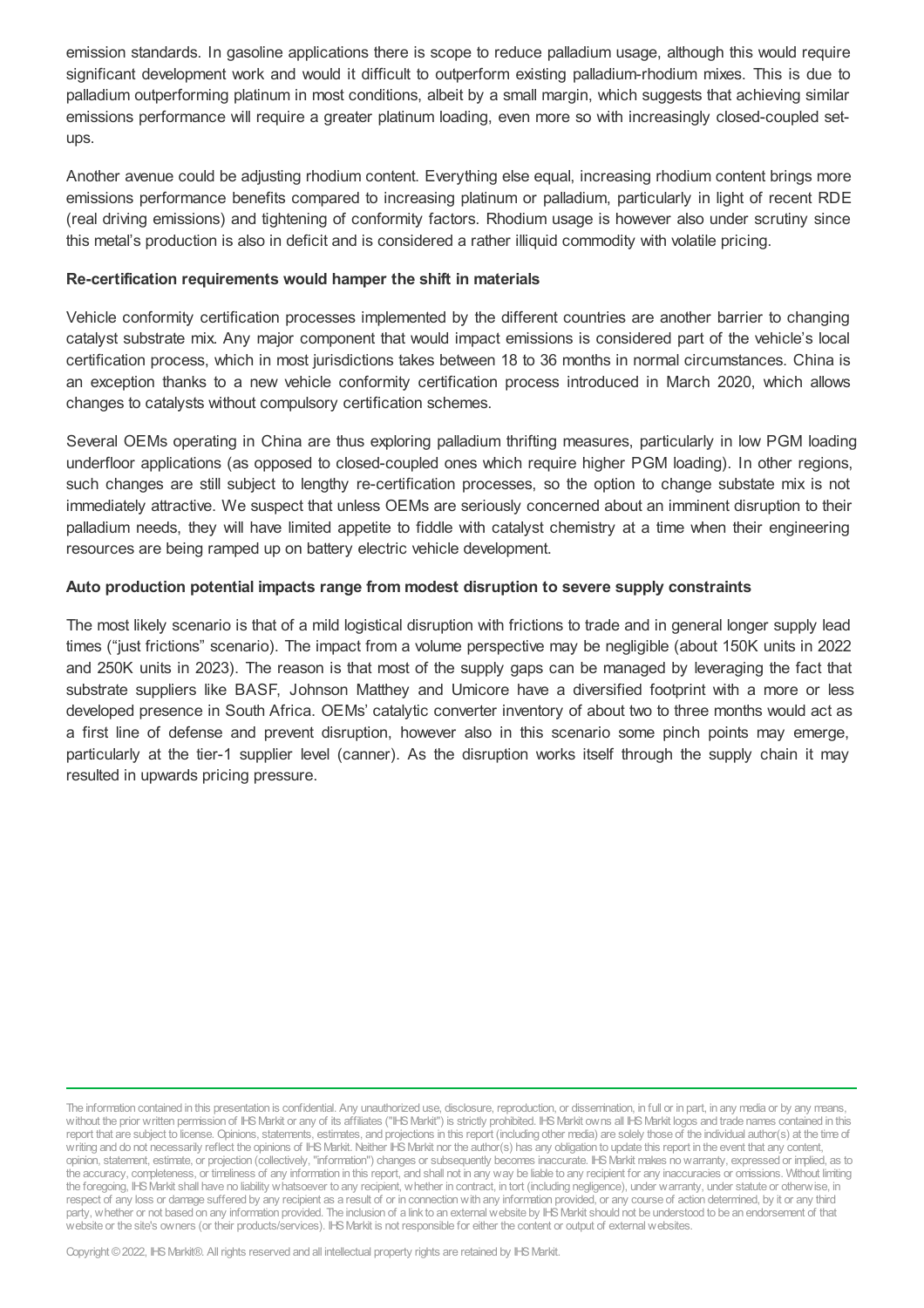

A second scenario ("China-rerouting") is built upon the assumption that palladium is sanctioned by the US, Europe and Japan, but Chinese customers are still allowed (and feel comfortable to) purchase Russian palladium. In this case there is substantial disruption to OEM production, however the worst effects could be managed by combining a mild swapping of platinum usage with a reconfiguration of the supply chain.

Given that China's demand of the material (about 70 tons in 2021) is roughly in line with Russia's supply (74 tons in 2021), this may mean that technically there may be a path to balancing demand globally with customers able to source from Russia doing so and others resorting to other countries. However, such logistical reconfiguration will take some time to be put in place. OEMs' inventory of catalytic converters may last between eight to twelve weeks at current production levels and help soften the blow. Moreover, the supply chain lead time would probably give additional 6 months of funnel. Nonetheless it's hard to see how OEMs would be able to sail smoothly through such supply disruption. Under this scenario we some 0.9M units would not be produced in 2022 and as much as 3.3M in 2023.

A third, and more disruptive scenario, is one where Russia's supplies of palladium are included in the scope of sanctions and China-customers China-based palladium customers are not in a position to source from Russia due to sanctions ("no China re-routing" scenario). Under this "no China re-routing" scenario it will be difficult for other palladium producing countries to cover the auto industry's needs. In these circumstances we expect OEMs to pursue aggressive thrifting measures on palladium.

This will be more viable in China where regulation already allows faster adjustments to catalyst chemistry, however material swapping into platinum will not be enough to prevent severe disruption to car production. The real losses under this scenario would materialize in 2023 when some 7.5M vehicles might not be made due to palladium supply chain constraints. The reduction is milder in FY2022 with 2.5M lost.

Under all scenarios Europe would be the most exposed, followed by North America then Japan/Korea. This is

The information contained in this presentation is confidential. Any unauthorized use, disclosure, reproduction, or dissemination, in full or in part, in any media or by any means, without the prior written permission of IHS Markit or any of its affiliates ("IHS Markit") is strictly prohibited. IHS Markit owns all IHS Markit logos and trade names contained in this report that are subject to license. Opinions, statements, estimates, and projections in this report (including other media) are solely those of the individual author(s) at the time of writing and do not necessarily reflect the opinions of IHS Markit. Neither IHS Markit nor the author(s) has any obligation to update this report in the event that any content, opinion, statement, estimate, or projection (collectively, "information") changes or subsequently becomes inaccurate. IHSMarkit makes nowarranty, expressed or implied, as to the accuracy, completeness, or timeliness of any information in this report, and shall not in any way be liable to any recipient for any inaccuracies or omissions. Without limiting the foregoing, IHSMarkit shall have no liability whatsoever to any recipient, whether in contract, in tort (including negligence), under warranty, under statute or otherwise, in respect of any loss or damage suffered by any recipient as a result of or in connectionwith any information provided, or any course of action determined, by it or any third party, whether or not based on any information provided. The inclusion of a link to an external website by IHS Markit should not be understood to be an endorsement of that website or the site's owners (or their products/services). IHS Markit is not responsible for either the content or output of external websites.